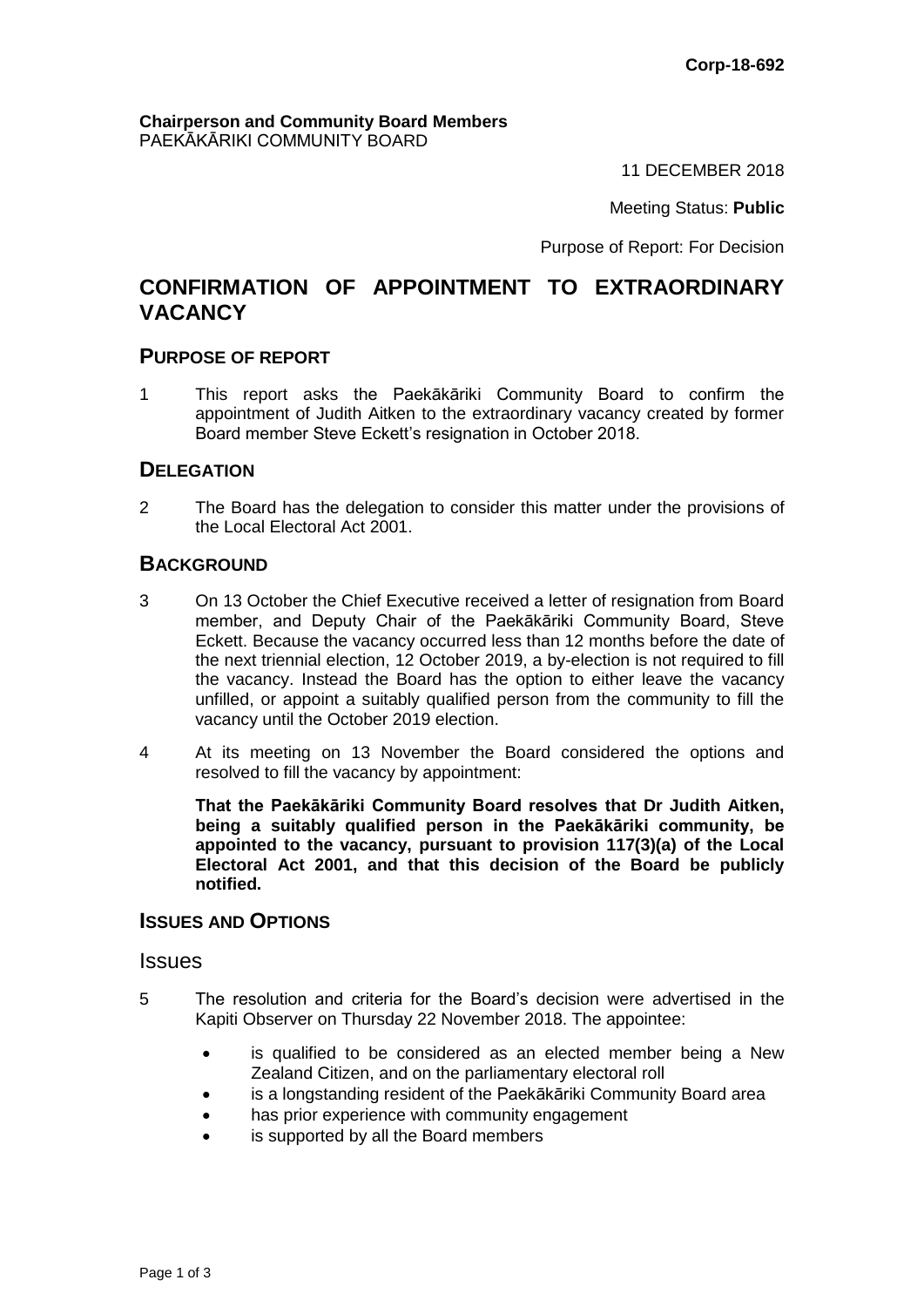6 What remains for the Board to do now is confirm the appointment:

*"The local authority or local board or community board must, at a meeting held not later than the expiry of the prescribed period [i.e. 30 days], by resolution confirm the appointment… and the person appointed is for all purposes to be treated as having been elected to fill the vacancy on the date on which that resolution is made." [Local Electoral Act 2001, clause 118(2)].*

7 Once the Board confirms the appointment Dr Aitken will be sworn into office and receive appropriate induction in her new role.

### **CONSIDERATIONS**

## Policy considerations

8 There are no policy considerations.

### Legal considerations

9 There are no additional legal considerations.

## Financial considerations

10 There are no financial considerations. As an elected member Dr Aitken will be paid an annual salary as per the Remuneration Authority's Determination.

## Tāngata whenua considerations

11 There are no tāngata whenua considerations.

### **SIGNIFICANCE AND ENGAGEMENT**

### Significance policy

12 This matter has a low level of significance under Council's Significance and Engagement Policy.

### Consultation already undertaken

13 In forming its decision the Community Board consulted with its networks within the Paekākāriki Community, and held discussions with a number of persons potentially suitable, eventually deciding that Dr Aitken was the preferred choice.

### Engagement planning

14 An engagement plan is not needed to implement this decision.

## **Publicity**

15 There will be community interest in the decision and a media release will be prepared.